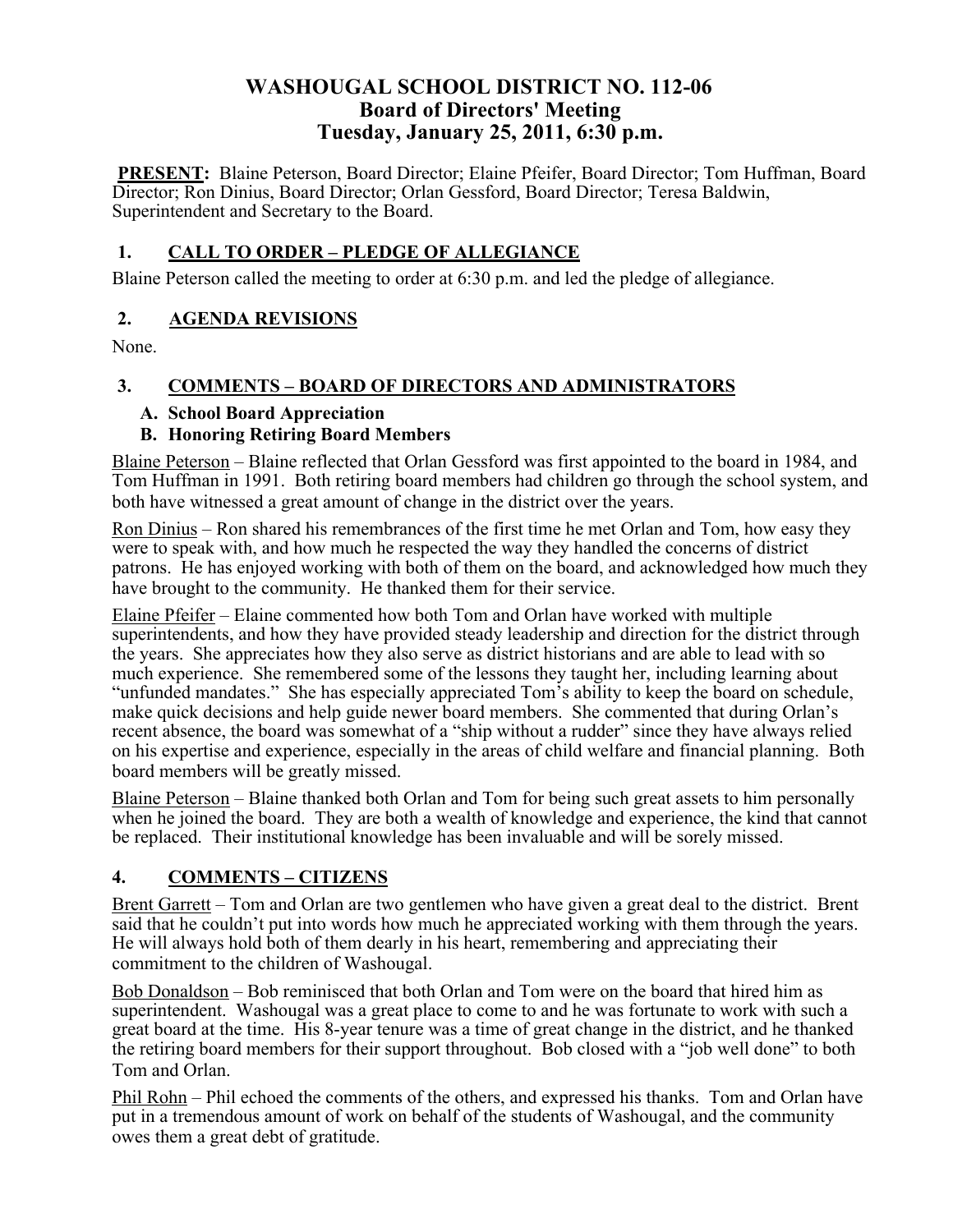Laura Bolt – Laura spoke, on behalf of the principals of Washougal School District schools, of their gratitude for both Orlan and Tom being willing to make tough decisions when necessary. She especially appreciates all of the time they spent at the schools for student events and programs, and she remembered fondly the time Orlan took care of a student with a toothache. Thank you from the principals.

Amanda Klackner – Amanda appreciates how Tom, Orlan and the board have always listened, even when her comments were not happy ones, and responded with integrity and honesty.

Rhea Bohlin – Rhea commented that Orlan and Tom have been "rocks" for the district. It has been an honor to see them work together, bringing consensus to the district in such an honorable way. She thanked them for all of the time and sacrifices they have made to serve on the board so many years.

Teresa Baldwin thanked Orlan in Tom again. The audience applauded in a standing ovation for the two retiring board members. They were presented with a token gift of appreciation.

Teresa Baldwin noted that in addition to celebrating the retiring board members, it is time to celebrate the entire board, since January is Board Appreciation Month. She read Governor Gregoire's proclamation regarding board member service, noting that this particular board acts as a team, solves problems together and shares opinions respectfully. It is a pleasure to work with them as they come to consensus working toward what is best for the children of Washougal. The audience stood to shake hands with each member in a reception line.

Rhea Bohlin – Rhea attended an ASL winter show last week. It was a creative and beautifully done performance. The students involved chose music, then signed the songs for the audience. It was a good example of students being able to share their learning through their own individual personalities. This week was national No Name Calling Week. Events have been coordinated district wide, and the district's policies on the prohibition of bullying and harassment have been highlighted.

Amanda Klackner seconded Rhea's comments regarding the ASL concert, noting that the performances were amazing.

## **5. CONSENT AGENDA**

Board members received and reviewed the following documents in advance of the meeting:

## **A. Meeting Minutes (January 11, 2011)**

### **B. Accounts Payable (January 2011)**

General Fund

Warrant numbers 181657 – 181798 in the amount of \$222,921.16 (Pay date: January 26, 2011) ASB Fund

Warrant numbers 18496 – 18526 in the amount of \$24,930.17 (Pay date: January 26, 2011) Capital Projects Fund

Warrant numbers 3720 – 3725 in the amount of \$15,613.72 (Pay date: January 26, 2011) **C. Payroll (January 2011)**

Warrant numbers 181799 – 181855 in the amount of \$1,786,174.66 (Pay date: January 31, 2011) **D. Personnel Report**

- 
- **E. Budget Status (November 2010) F. Budget Status (December 2010)**
- **G. Contracts**
- **H. Travel**
- 
- **I. Field Trips**
- **J. Donations**

Tom Huffman moved to approve the consent agenda as presented. Orlan Gessford seconded and the motion carried unanimously.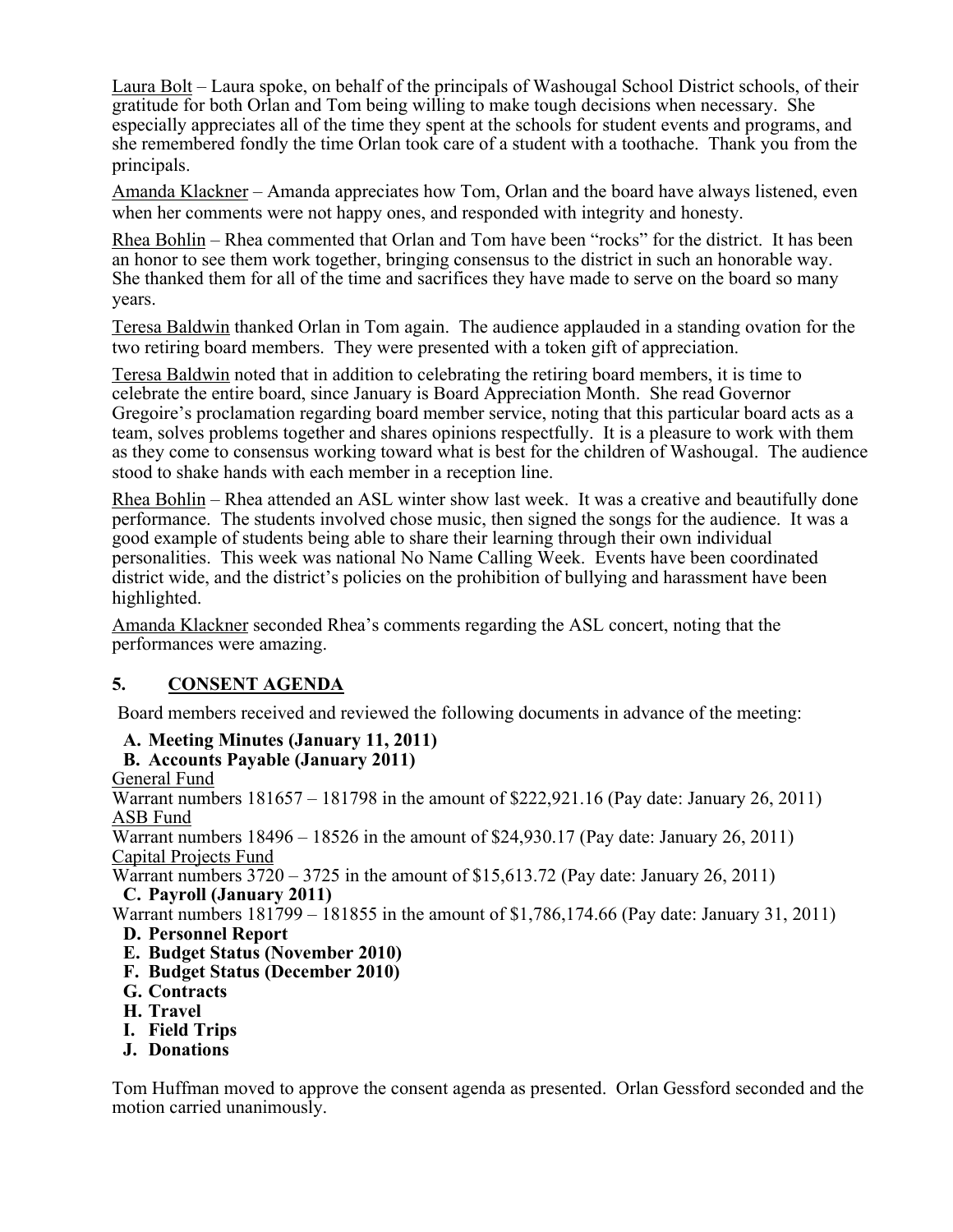### **6. BOARD WORK SESSION**

#### **A. Superintendent Search**

Teresa Baldwin introduced Melissa Kreuder and Jodi Thomas from ESD 112 to speak about the process planned for the superintendent search and recruitment. Melissa explained that tonight's presentation was a broad overview of the process, and more detailed information will be shared at the board's next meeting on February 8, 2011. Jodi shared a draft of the recruitment brochure, asking for board input regarding the brochure content. Melissa shared the recruitment timeline. The ESD will authenticate applications, and then bring all applications to the board along with recommendations as to the top candidates. The board will screen applications on March 9 at 4:00 in an executive session meeting, at which time the finalist candidates will be selected. Finalists are scheduled to visit the district, touring schools and the community on March 25-26. During this time, staff groups will also conduct interviews to provide additional feedback to the board and the candidates will be available to meet staff and community members at an open house at Washougal High School on the 25th. Following formal interviews on Saturday, March 26, the ESD will present formal feedback to the board. Melissa asked that any board input regarding the process be directed to her this week.

### **B. Board Member Replacement**

Five applications have been received for the two opening board positions, three for District 1 and two for District 4. The Board will meet in executive session as part of this Board meeting to review all of the applications and select finalists for interviews. Interviews for the positions will be held in special meetings of the Board that will be open to the public. Interviews for the District 1 position will be held on Tuesday, February 1 at 6:30 p.m., and for the District 4 position on Wednesday, February 2 at 6:30 p.m. Following each interview session, the Board will meet in executive session and select the candidate who will be appointed to the position. The Board will return from executive session with a motion to appoint the individual, by name, who will finish the remainder of the term through December 2011. The appointees will take the Oath of Office at their first meeting on February 8, 2011.

### **C. Legislative Watch**

Ron Dinius – Ron provided an update for the board regarding the current proposed state budget, highlighting the impacts to educational funding for both the current year and the next biennium. The State of the County meeting will be held on February 17 at 6:30 at Skyview High School.

### **7. INFORMATIONAL PRESENTATIONS**

### **A. Board Policy 3240, Student Conduct and Discipline, Administrative Procedure**

Board Policy 3240 was reviewed by the Board in response to Ron Dinius's observation at the last meeting that there needed to be some reference in the procedure regarding student responsibility for damages to school property. Since there are no changes to the policy, this is just a public review by the Board verifying that the administrative procedure addresses responsibility for damages to school or school-related property.

#### **B. Board Policy 3207, Prohibition of Bullying and Harassment – first reading**

Teresa Baldwin presented the most recent recommendations from WSSDA regarding the district's prohibition of bullying and harassment policy for a first reading of the proposed revisions. The policy will be brought back to the next regular meeting for a second reading.

#### **C. Board Policy Manual Revision, 3400, 3500 Series – first reading**

Teresa Baldwin presented the first reading of the 3400 and 3500 Series Board Policy Manual Revision. She clarified for board members changes to the Emergency policy and procedure, explaining that the district's regularly updated Emergency Plan is much more thorough than what was formerly outlined in the procedure accompanying Policy 3432. This also allows for updates to be made to emergency planning without having to change policy and procedure. She will arrange for Doug Bright and Ron Carlson to present the Emergency Plan at a future meeting. Ron Dinius asked Teresa to look into the policy and procedure documents regarding student fees and fines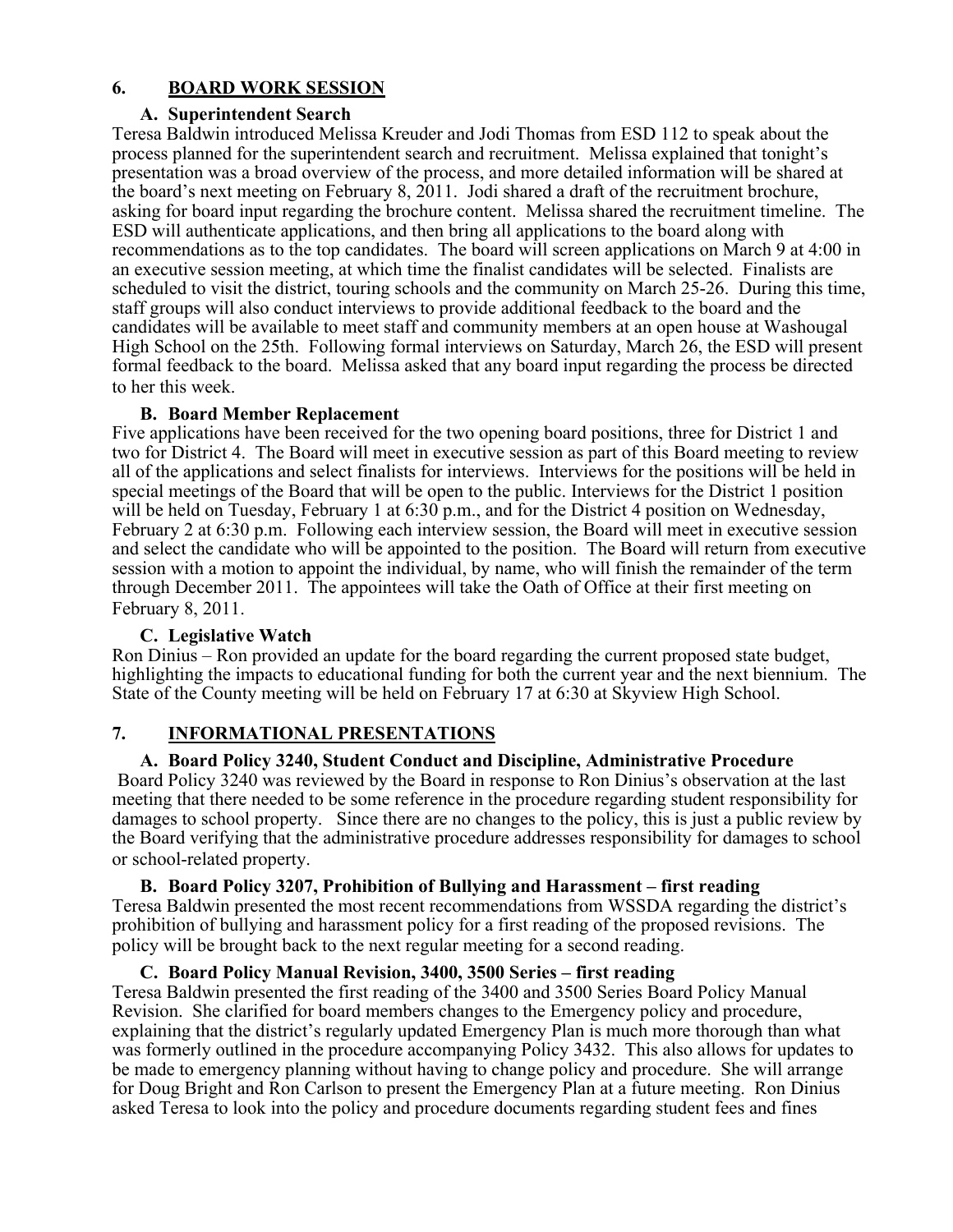(#3520) to make sure the two documents are consistent. The 3400 and 3500 Series will be brought back to the next regular meeting for a second reading.

# **8. PROPOSALS FOR ACTION**

## **A. Board Policy 1110, Board Member Election**

Elaine Pfeifer moved to approve Policy 1110 regarding board member election as presented. Tom Huffman seconded and the motion carried unanimously.

# **B. 2011-2017 Capital Facilities Plan**

Teresa Baldwin complemented Doug Bright for his work with Marnie Allen in producing the district's 2011-2017 Capital Facilities Plan. Teresa clarified terms in the formula used to calculate impact fees. Elaine Pfeifer moved, seconded by Tom Huffman, to approve the 2011-2017 Capital Facilities Plan as presented. The motion carried unanimously.

## **9. POLICY GOVERNANCE**

## **A. Executive Limitation 8,** *Financial Administration*

Teresa Baldwin presented the monitoring report for Executive Limitation (EL) 8 regarding financial administration. Rosann reported that the district's audit is scheduled to begin the week of March 7 or March 14. Board members will be invited to attend the entrance and exit interviews associated with the audit. Blaine Peterson collected the monitoring report response form from each board member, noting that the approval of EL 8 will be on the consent agenda at the next regular meeting.

## **B. Linkage Meeting Date (Service Organizations)**

The board agreed by consensus to reschedule the upcoming linkage meeting with service organization representatives for Tuesday, March 1, 2011 at 6:30 in the district office board room.

# **10. FUTURE AGENDA ITEMS**

An Emergency Plan presentation will be scheduled for a future meeting. Linkage meeting planning will take place in February. A discussion about the district's turf field will take place at the February 8 meeting. On February 8, the board will also hear an update regarding the district's progress in energy conservation. The board expressed appreciation for Tonette Sweet's monthly energy reports.

# **11. BOARD EVALUATION**

Blaine Peterson collected the board's self-evaluation form from each board member. The results are attached.

# **12. BOARD ADJOURNMENT OR ADJOURNMENT TO EXECUTUVE SESSION**

Tom Huffman moved, seconded by Orlan Gessford, to recess to executive session for approximately 30 minutes, returning for adjournment only, at 8:10 p.m. The motion carried unanimously.

# **A. RCW 42.30.110 (A) (8) Qualifications of Board Applicant**

# **RETURN FROM EXECUTIVE SESSION FOR ADOURNMENT OR ACTION**

The board returned from executive session at 8:45 p.m. Tom Huffman moved, seconded by Orlan Gessford, to adjourn at 8:46 p.m. The motion carried unanimously.

# **Dated this 8th day of February 2011**